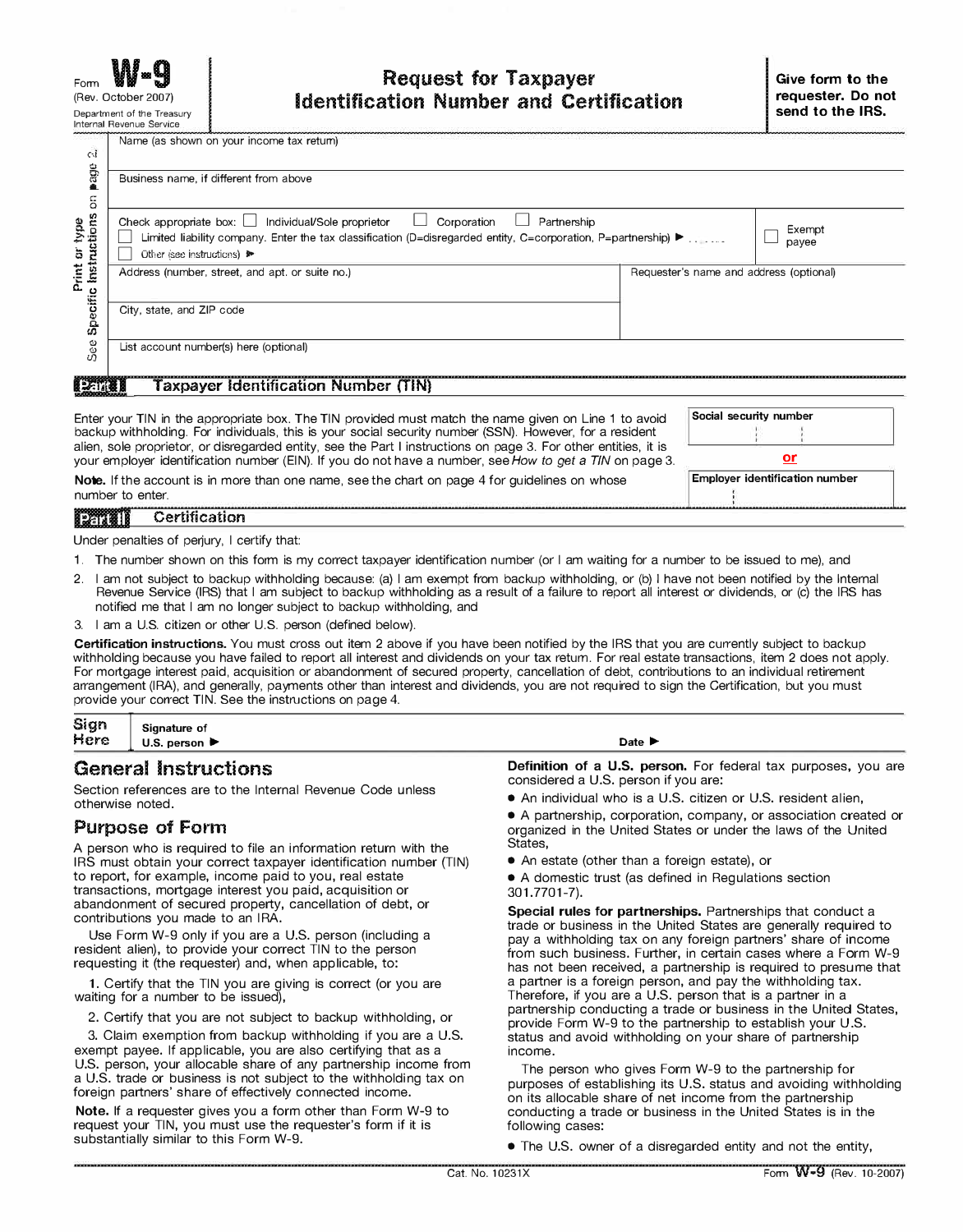• The U.S. grantor or other owner of a grantor trust and not the trust, and

• The U.S. trust (other than a grantor trust) and not the beneficiaries of the trust.

**Foreign person.** If you are a foreign person, do not use Form W-9. Instead, use the appropriate Form W-8 (see Publication 515, Withholding of Tax on Nonresident Aliens and Foreign Entities).

**Nonresident alien who becomes a resident alien.** Generally, only a nonresident alien individual may use the terms of a tax treaty to reduce or eliminate U.S. tax on certain types of income. However, most tax treaties contain a provision known as a "saving clause." Exceptions specified in the saving clause may permit an exemption from tax to continue for certain types of income even after the payee has otherwise become a U.S. resident alien for tax purposes.

If you are a U.S. resident alien who is relying on an exception contained in the saving clause of a tax treaty to claim an exemption from U.S. tax on certain types of income, you must attach a statement to Form W-9 that specifies the following five items:

1. The treaty country. Generally, this must be the same treaty under which you claimed exemption from tax as a nonresident alien.

2. The treaty article addressing the income.

3. The article number (or location) in the tax treaty that contains the saving clause and its exceptions.

4. The type and amount of income that qualifies for the exemption from tax.

5. Sufficient facts to justify the exemption from tax under the terms of the treaty article.

*Example.* Article 20 of the U.S.-China income tax treaty allows an exemption from tax for scholarship income received by a Chinese student temporarily present in the United States. Under U.S. law, this student will become a resident alien for tax purposes if his or her stay in the United States exceeds 5 calendar years. However, paragraph 2 of the first Protocol to the U.S.-China treaty (dated April 30, 1984) allows the provisions of Article 20 to continue to apply even after the Chinese student becomes a resident alien of the United States. A Chinese student who qualifies for this exception (under paragraph 2 of the first protocol) and is relying on this exception to claim an exemption from tax on his or her scholarship or fellowship income would attach to Form W-9 a statement that includes the information described above to support that exemption.

If you are a nonresident alien or a foreign entity not subject to backup withholding, give the requester the appropriate completed Form W-8.

**What is backup withholding?** Persons making certain payments to you must under certain conditions withhold and pay to the IRS 28% of such payments. This is called "backup withholding." Payments that may be subject to backup withholding include interest, tax-exempt interest, dividends, broker and barter exchange transactions, rents, royalties, nonemployee pay, and certain payments from fishing boat operators. Real estate transactions are not subject to backup withholding.

You will not be subject to backup withholding on payments you receive if you give the requester your correct TIN, make the proper certifications, and report all your taxable interest and dividends on your tax return.

#### **Payments you receive will be subject to backup withholding if:**

1. You do not furnish your TIN to the requester,

2. You do not certify your TIN when required (see the Part II instructions on page 3 for details),

3. The IRS tells the requester that you furnished an incorrect TIN,

4. The IRS tells you that you are subject to backup withholding because you did not report all your interest and dividends on your tax return (for reportable interest and dividends only), or

5. You do not certify to the requester that you are not subject to backup withholding under 4 above (for reportable interest and dividend accounts opened after 1983 only).

Certain payees and payments are exempt from backup withholding. See the instructions below and the separate Instructions for the Requester of Form W-9.

Also see *Special rules for partnerships* on page 1.

### **Penalties**

Failure to furnish TIN. If you fail to furnish your correct TIN to a requester, you are subject to a penalty of \$50 for each such failure unless your failure is due to reasonable cause and not to willful neglect.

#### **Civil penalty for false information with respect to**

**withholding.** If you make a false statement with no reasonable basis that results in no backup withholding, you are subject to a \$500 penalty.

**Criminal penalty for falsifying information.** Willfully falsifying certifications or affirmations may subject you to criminal penalties including fines and/or imprisonment.

**Misuse of TINs.** If the requester discloses or uses TINs in violation of federal law, the requester may be subject to civil and criminal penalties.

# **Specific Instructions**

#### **Name**

If you are an individual, you must generally enter the name shown on your income tax return. However, if you have changed your last name, for instance, due to marriage without informing the Social Security Administration of the name change, enter your first name, the last name shown on your social security card, and your new last name.

If the account is in joint names, list first, and then circle, the name of the person or entity whose number you entered in Part I of the form.

**Sole proprietor.** Enter your individual name as shown on your income tax return on the "Name" line. You may enter your business, trade, or "doing business as (OBA)" name on the "Business name" line.

**Limited liability company (LLC).** Check the "Limited liability company" box only and enter the appropriate code for the tax classification ("O" for disregarded entity, "C" for corporation, "P" for partnership) in the space provided.

For a single-member LLC (including a foreign LLC with a domestic owner) that is disregarded as an entity separate from its owner under Regulations section 301.7701-3, enter the owner's name on the "Name" line. Enter the LLC's name on the "Business name" line.

For an LLC classified as a partnership or a corporation, enter the LLC's name on the "Name" line and any business, trade, or OBA name on the "Business name" line.

**Other entities.** Enter your business name as shown on required federal tax documents on the "Name" line. This name should match the name shown on the charter or other legal document creating the entity. You may enter any business, trade, or OBA name on the "Business name" line.

**Note.** You are requested to check the appropriate box for your status (individual/sole proprietor, corporation, etc.).

#### **Exempt Payee**

If you are exempt from backup withholding, enter your name as described above and check the appropriate box for your status, then check the "Exempt payee" box in the line following the business name, sign and date the form.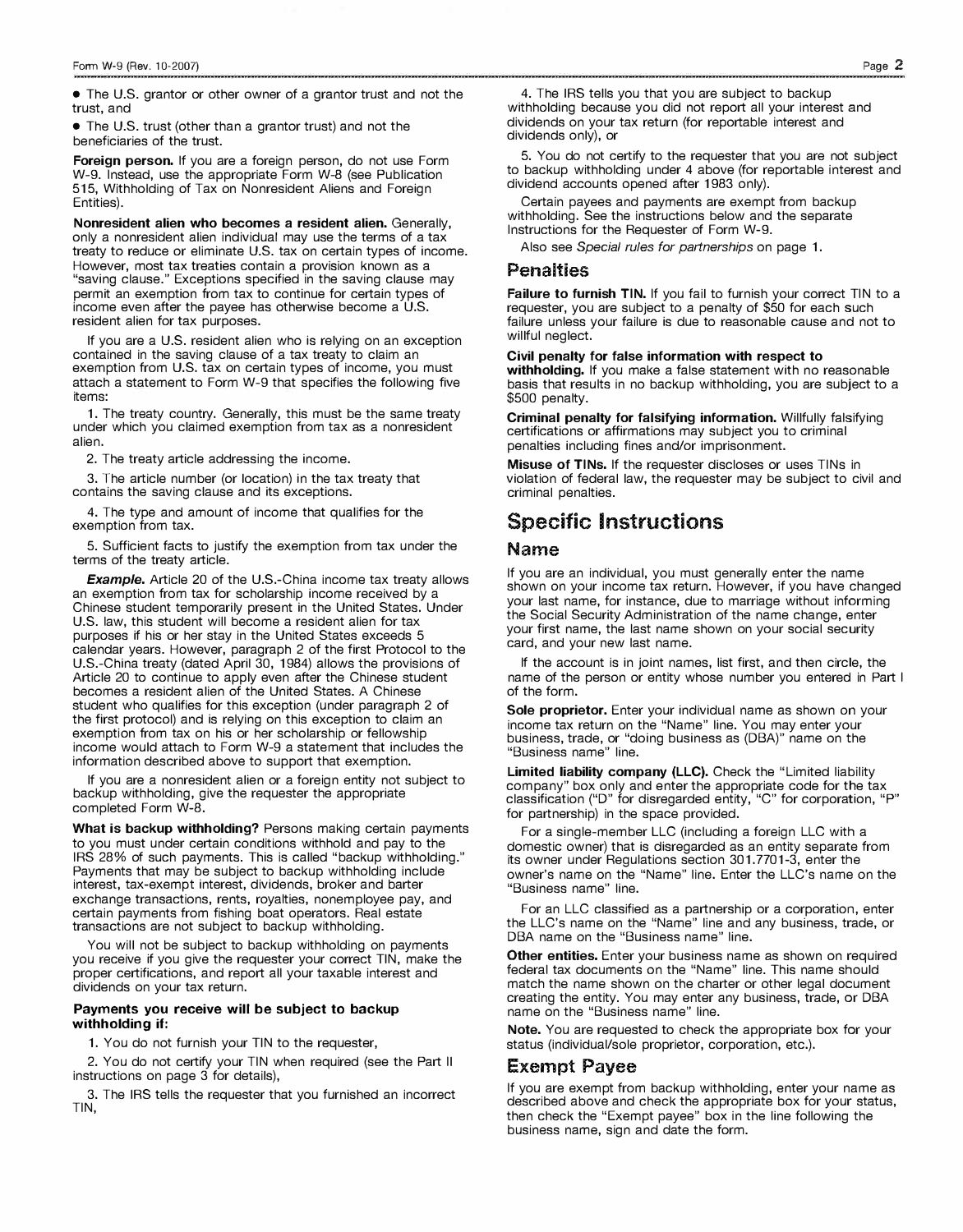Generally, individuals (including sole proprietors) are not exempt from backup withholding. Corporations are exempt from backup withholding for certain payments, such as interest and dividends.

**Note.** If you are exempt from backup withholding, you should still complete this form to avoid possible erroneous backup withholding.

The following payees are exempt from backup withholding:

1. An organization exempt from tax under section 501(a), any IRA, or a custodial account under section 403(b)(7) if the account satisfies the requirements of section 401(f)(2)

2. The United States or any of its agencies or instrumentalities,

3. A state, the District of Columbia, a possession of the United States, or any of their political subdivisions or instrumentalities,

4. A foreign government or any of its political subdivisions, agencies, or instrumentalities, or

5. An international organization or any of its agencies or instrumentalities.

Other payees that may be exempt from backup withholding include:

6. A corporation,

7. A foreign central bank of issue,

8. A dealer in securities or commodities required to register in the United States, the District of Columbia, or a possession of the United States,

9. A futures commission merchant registered with the Commodity Futures Trading Commission,

10. A real estate investment trust,

11. An entity registered at all times during the tax year under the Investment Company Act of 1940,

12. A common trust fund operated by a bank under section 584(a),

13. A financial institution,

14. A middleman known in the investment community as a nominee or custodian, or

15. A trust exempt from tax under section 664 or described in section 4947.

The chart below shows types of payments that may be exempt from backup withholding. The chart applies to the exempt payees listed above, 1 through 15.

| IF the payment is for $\dots$                                                   | THEN the payment is exempt<br>for $\ldots$                                                                                                 |
|---------------------------------------------------------------------------------|--------------------------------------------------------------------------------------------------------------------------------------------|
| Interest and dividend payments                                                  | All exempt payees except<br>for 9                                                                                                          |
| <b>Broker transactions</b>                                                      | Exempt payees 1 through 13.<br>Also, a person registered under<br>the Investment Advisers Act of<br>1940 who regularly acts as a<br>broker |
| Barter exchange transactions<br>and patronage dividends                         | Exempt payees 1 through 5                                                                                                                  |
| Payments over \$600 required<br>to be reported and direct<br>sales over \$5,000 | Generally, exempt payees<br>1 through 7                                                                                                    |

'see Fonn 1099-MISC, Miscellaneous Income, and its instructions.

2 However, the following payments made to a corporation (including gross proceeds paid to an attorney under section 6045(f), even if the attorney is a corporation) and reportable on Form 1099-MISC are not exempt from backup withholding: medical and health care payments, attorneys' fees, and payments for services paid by a federal executive agency.

# **Part I. Taxpayer Identification Number (TIN)**

**Enter your TIN in the appropriate box.** If you are a resident alien and you do not have and are not eligible to get an SSN, your TIN is your IRS individual taxpayer identification number (ITIN). Enter it in the social security number box. If you do not have an ITIN, see *How to get* a *TIN* below.

If you are a sole proprietor and you have an EIN, you may enter either your SSN or EIN. However, the IRS prefers that you use your SSN.

If you are a single-member LLC that is disregarded as an entity separate from its owner (see *Limited liability company (LLC)* on page 2), enter the owner's SSN (or EIN, if the owner has one). Do not enter the disregarded entity's EIN. If the LLC is classified as a corporation or partnership, enter the entity's EIN. **Note.** See the chart on page 4 for further clarification of name

and TIN combinations.

**How to get a TIN.** If you do not have a TIN, apply for one immediately. To apply for an SSN, get Form SS-5, Application for a Social Security Card, from your local Social Security Administration office or get this form online at *www.ssa.gov.* You may also get this form by calling 1-800-772-1213. Use Form W-7, Application for IRS Individual Taxpayer Identification Number, to apply for an ITIN, or Form SS-4, Application for Employer Identification Number, to apply for an EIN. You can apply for an EIN online by accessing the IRS website at *www.irs.gov/businesses* and clicking on Employer Identification Number (EIN) under Starting a Business. You can get Forms W-7 and SS-4 from the IRS by visiting *www.irs.gov* or by calling 1-800-TAX-FORM (1-800-829-3676).

If you are asked to complete Form W-9 but do not have a TIN, write "Applied For" in the space for the TIN, sign and date the form, and give it to the requester. For interest and dividend payments, and certain payments made with respect to readily tradable instruments, generally you will have 60 days to get a TIN and give it to the requester before you are subject to backup withholding on payments. The 60-day rule does not apply to other types of payments. You will be subject to backup withholding on all such payments until you provide your TIN to the requester.

**Note.** Entering "Applied For" means that you have already applied for a TIN or that you intend to apply for one soon.

**Caution:** *A disregarded domestic entity that* has a *foreign owner must* use *the appropriate Fonn W-8.* 

#### **Part II. Certification**

To establish to the withholding agent that you are a U.S. person, or resident alien, sign Form W-9. You may be requested to sign by the withholding agent even if items 1, 4, and 5 below indicate otherwise.

For a joint account, only the person whose TIN is shown in Part I should sign (when required). Exempt payees, see *Exempt Payee* on page 2.

**Signature requirements.** Complete the certification as indicated in 1 through 5 below.

**1. Interest, dividend, and barter exchange accounts opened before 1984 and broker accounts considered active during 1983.** You must give your correct TIN, but you do not have to sign the certification.

**2. Interest, dividend, broker, and barter exchange accounts opened after 1983 and broker accounts considered inactive during 1983.** You must sign the certification or backup withholding will apply. If you are subject to backup withholding and you are merely providing your correct TIN to the requester, you must cross out item 2 in the certification before signing the form.